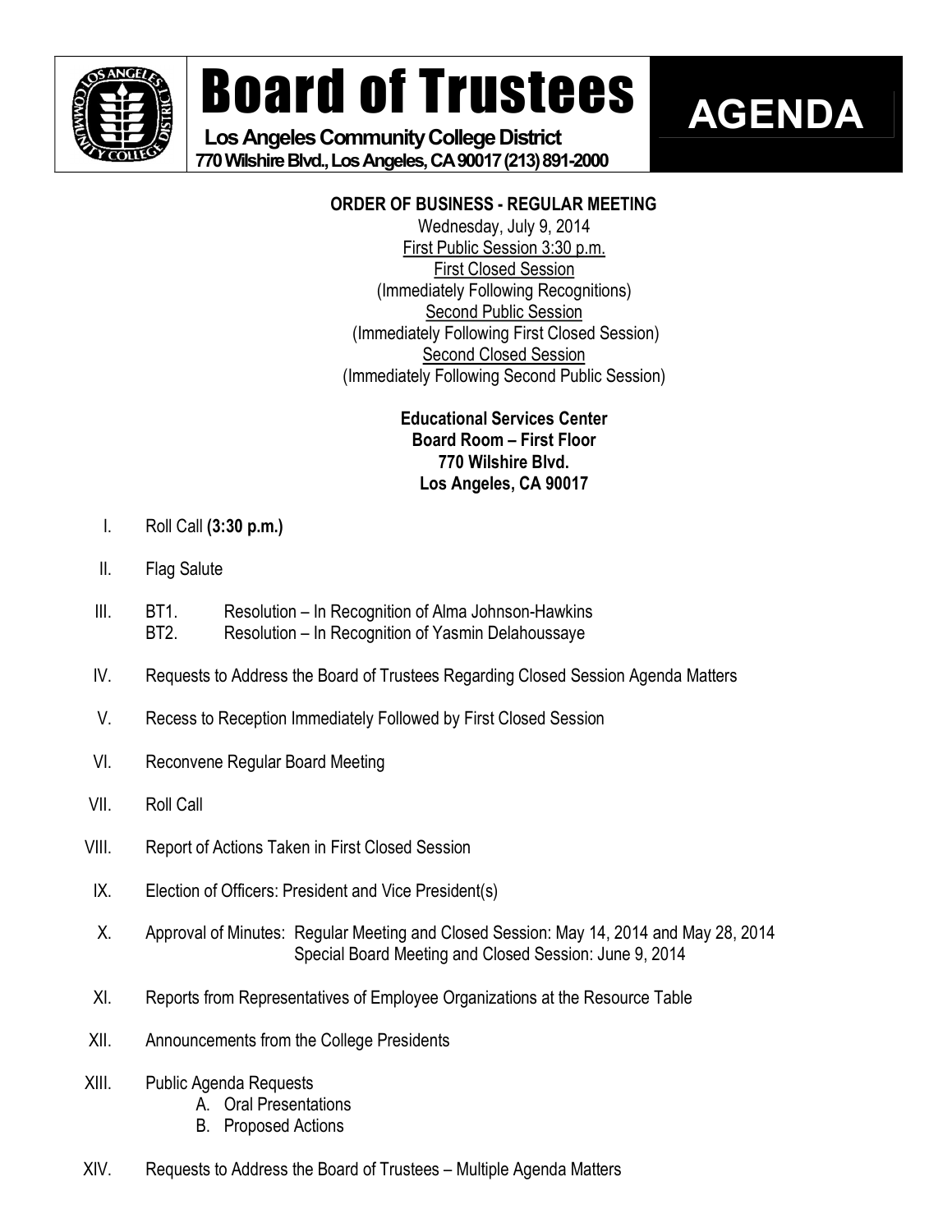- XV. Reports and Recommendations from the Board
	- · Reports of Standing and Special Committees
	- Proposed Actions
		- BT3. Resolution District Classified Employees Retirement
		- BT4. Adopt Board Rule 7103.18 Bid Protests for Bond-Funded Activities
- XVI. Reports from the Chancellor and College Presidents
	- · Report from the Chancellor regarding activities or pending issues in the District

| XVII. | <b>Consent Calendar</b>                  |                                                                                                                                                 |
|-------|------------------------------------------|-------------------------------------------------------------------------------------------------------------------------------------------------|
|       | <b>Matters Requiring a Majority Vote</b> |                                                                                                                                                 |
|       | BF1.                                     | <b>Budget Revisions and Appropriation Transfers</b>                                                                                             |
|       | BSD1.                                    | <b>Ratifications for Business Services</b>                                                                                                      |
|       | BSD <sub>2</sub> .                       | <b>Business Services Routine Report</b>                                                                                                         |
|       | FPD1.                                    | Facilities Planning and Development Routine Report                                                                                              |
|       | FPD <sub>2</sub> .                       | Approve Addendum to 2002 Final Environmental Impact Report and Approve the<br>2014 Facilities Master Plan Update for Los Angeles Pierce College |
|       | FPD3.                                    | Adopt Resolution Authorizing Implementation of Design-Build System of Project<br><b>Delivery</b>                                                |
|       | FPD4.                                    | Adopt Recommendation of the Facilities Master Planning and Oversight<br><b>Committee Regarding the Connect LACCD Project</b>                    |
|       | HRD1.                                    | <b>Personnel Services Routine Actions</b>                                                                                                       |
|       | HRD2.                                    | One-Time Compensation for Employee Serving in an Acting Capacity in Higher<br>Level Academic Administrative Position                            |
|       | HRD3.                                    | Salary Reallocation for Miscellaneous Classifications in the Unclassified Service                                                               |
|       | ISD1.                                    | Approval of Educational Programs and Courses                                                                                                    |
|       | ISD <sub>2</sub> .                       | <b>Approve Community Services Offerings</b>                                                                                                     |
|       | ISD3.<br>PC <sub>1</sub>                 | Authorization of Student Travel<br><b>Personnel Commission Actions</b>                                                                          |
|       |                                          | Correspondence                                                                                                                                  |
|       |                                          | <b>Matters Requiring a Super Majority Vote</b>                                                                                                  |
|       | BF <sub>2</sub> .                        | <b>Budget and Finance Routine Report</b>                                                                                                        |
|       | FPD5.                                    | Adopt Resolution of Intent to Convey Easement to City of Los Angeles Department<br>of Water and Power at Los Angeles Valley College             |

- XVIII. Recommendations from the Chancellor
	- Public Hearing to Adopt the 2013-14 Revised Spending Plan of the Education Protection Act (EPA)
	- BF3. Adopt the 2013-14 Revised Spending Plan of the Education Protection Act (EPA)
- XIX. Notice Reports and Informatives None
- XX. Announcements and Indications of Future Proposed Actions by Members of the Board of Trustees
- XXI. Requests to Address the Board of Trustees Regarding Closed Session Agenda Matters